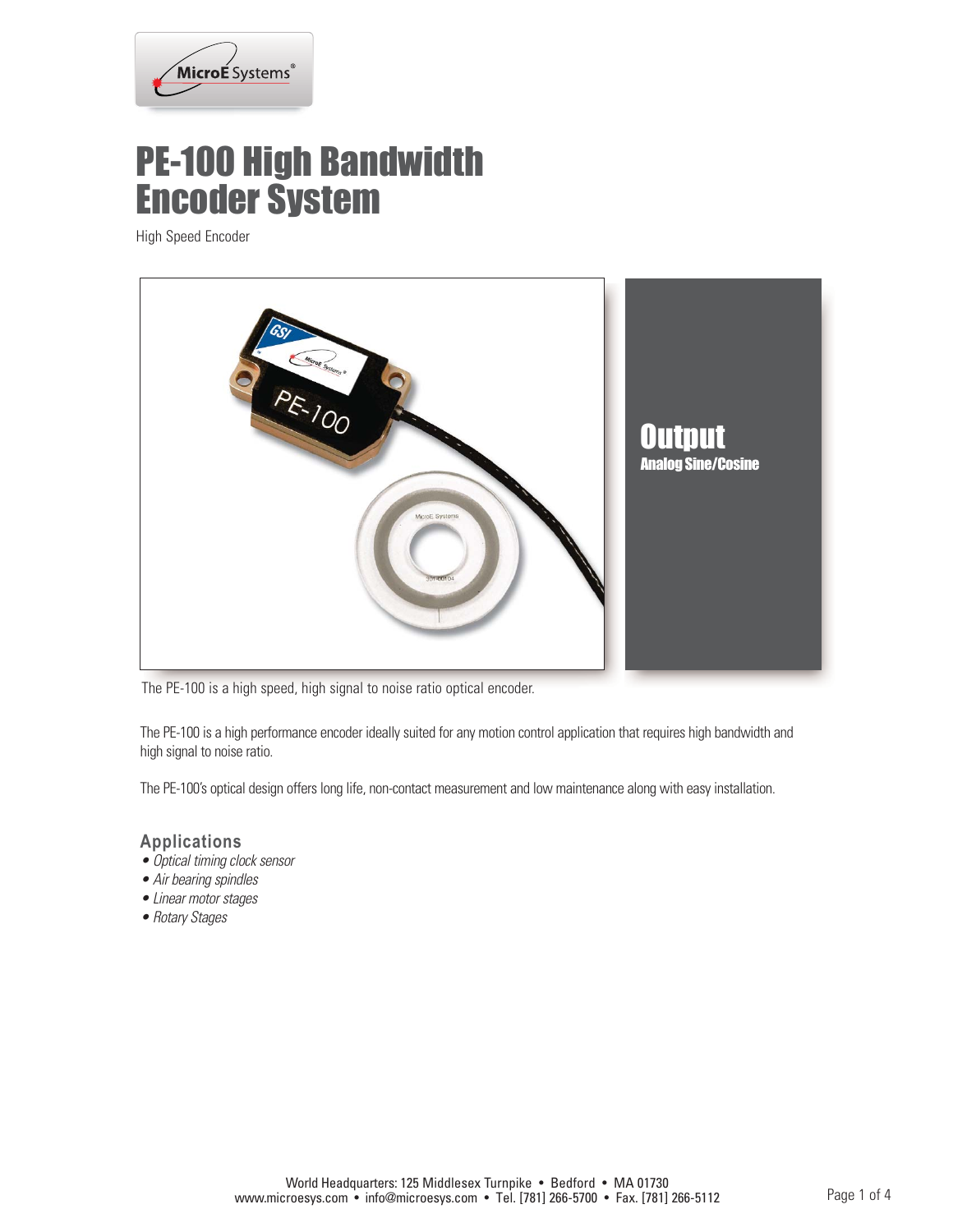# System Specifications PE-100

| <b>Operating Temperature</b>                                             | $5$ to $70^{\circ}$ C                  |
|--------------------------------------------------------------------------|----------------------------------------|
| Storage Temperature                                                      | $-20$ to $85^{\circ}$ C                |
| Humidity                                                                 | 10-90% RH non-condensing               |
| Shock                                                                    | 300G over 400usec                      |
| Vibration                                                                | 30G @ 20Hz                             |
| Supply Voltage                                                           | $5v + (-0.25V)$                        |
| Nominal Supply Current (no output loads)                                 | 70 <sub>m</sub> A                      |
| Output Format                                                            | Sin/Cos                                |
| Nominal Sin/Cos AC Output Voltage                                        | 1.6V p-p differential +/-10%*          |
| Nominal Sin/Cos DC Output Voltage                                        | 2.5VDC                                 |
| Nominal Sin/Cos Output Impedance                                         | 50 ohms each side                      |
| Min. Load Impedance Between S/C Differential Outputs                     | 2K ohms **                             |
| Sin/Cos Period                                                           | $20 \mu m$                             |
| Nominal Frequency Response (-3db)                                        | 900Khz (Nominal)                       |
| Nominal S/N Ratio (50kHZ, -1 slope LPF)                                  | 12,000/1                               |
| Cycle to Cycle Jitter                                                    |                                        |
| (@7.2K RPM- 4096CPR- BW 1.25Mhz)                                         | <600 ps RMS (typical)                  |
| Index to Timing Track Jitter                                             |                                        |
| (@7.2K RPM- 4096CPR- BW 1.25Mhz)                                         | < 3.0 ns RMS (typical)                 |
| Index to Timing Track Jitter Drift                                       |                                        |
| $(23.8^{\circ} \text{C}$ to $43.3^{\circ} \text{C} - 24$ hr observation) | < 150 µrads (typical)                  |
| Nominal Index Width                                                      | 14 <sub>µm</sub>                       |
| Index Output Levels                                                      | CMOS (0,5v) each output (differential) |
| Nominal Index Output Impedance                                           | 60 ohms each output                    |
| Minimum Differential Index Load                                          | 120 ohms                               |
| (output termination not required-internal series termination)            |                                        |
| Laser Lifetime                                                           | >100,000 hours MTTF (70C)              |

\*Maximum amplitude drop as measured on a test setup per ID-00331 using 4096CPR grating at a speed of 300RPM.

\*\*Absolute min 120 ohms with no damage. SNR and signal amplitude will be reduced.

#### **System**

| .<br><b>Grating Period</b> |  |
|----------------------------|--|
| <b>Signal Period</b>       |  |

### **Rotary Resolution**

| Scale O.D.<br>inches [mm]<br>Model | Scale I.D<br>inches [mm] |                  | Fundamental<br>Resolution |
|------------------------------------|--------------------------|------------------|---------------------------|
| $1.5$ [38.1]                       | $0.5$ [12.7]             |                  | 4096 CPR                  |
| <b>Sensor Size</b>                 | W۰                       | 0.847"           | $21.51$ mm                |
|                                    | H:                       | 1.550"<br>0.385" | 39.37 mm<br>$9.78$ mm     |

### **Operating and Electrical Specifications**

| Power Supply    | +5 VDC $\pm$ 5% @ 70 mA     |
|-----------------|-----------------------------|
| Humidity        | 10 to 90% RH non-condensing |
| Operating Temp. | 5 to 70 $^{\circ}$ C        |

### **Output Signals**

**Analog:** Two channels V1 and V2 differential sinusoids [90 degree phase shifted] on 2.5V reference.

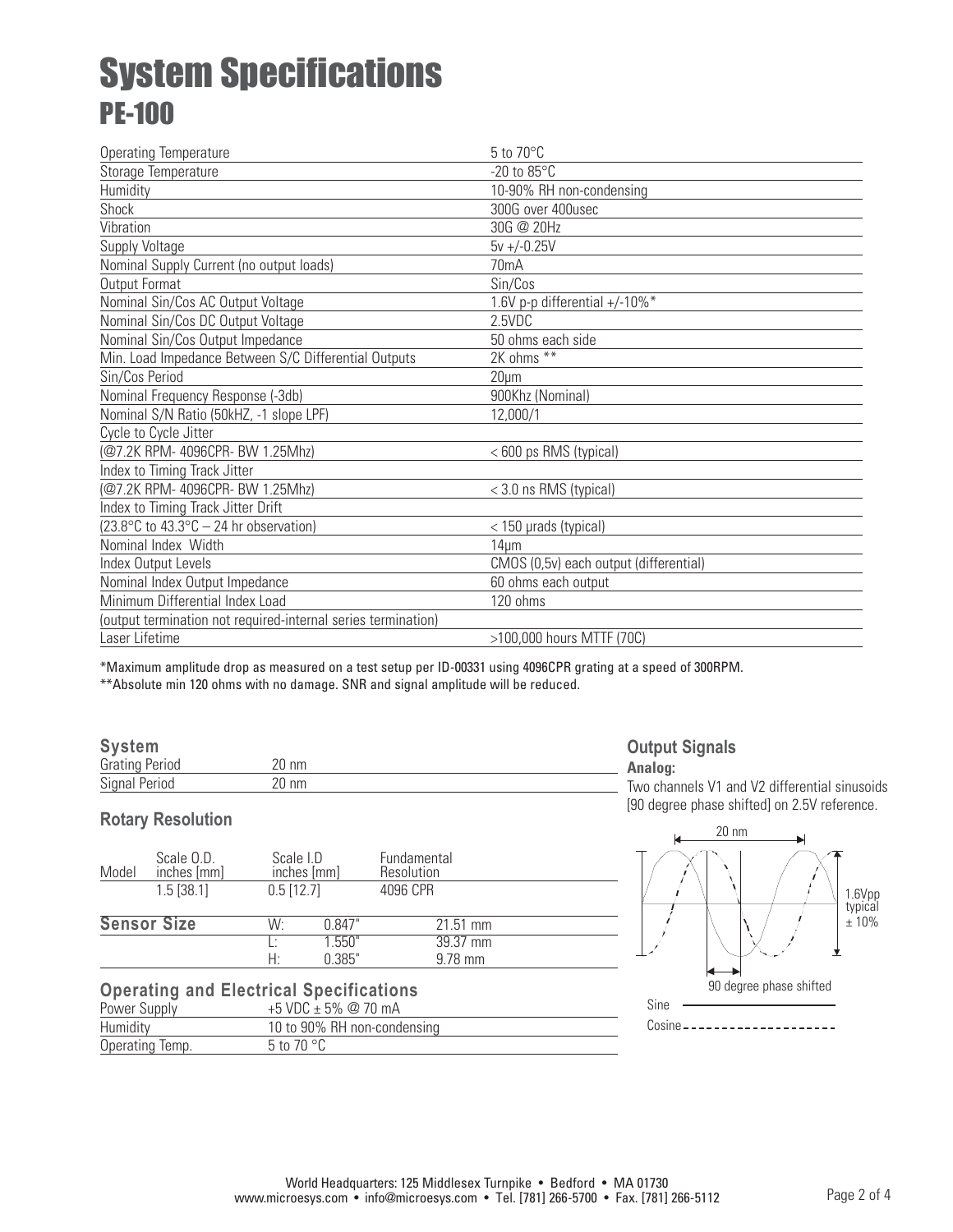# System Specifications PE-100



Optional 15 Pin Connector



| TABLE 1.                |                 |  |
|-------------------------|-----------------|--|
| <b>15 Pin Interface</b> |                 |  |
| <b>Plug Pinouts</b>     |                 |  |
| Pin                     | <b>Function</b> |  |
| 1                       | IW-             |  |
| $\overline{2}$          | $W+$            |  |
| $\overline{3}$          | $N\sqrt{C}$     |  |
| 4                       | N/C             |  |
| $\overline{5}$          | N/C             |  |
| 6                       | N/C             |  |
| $\overline{7}$          | $COS+$          |  |
| 8                       | $SIN+$          |  |
| $\overline{9}$          | N/C             |  |
| 10                      | $N\sqrt{C}$     |  |
| 11                      | $N\overline{C}$ |  |
| 12                      | $+5V$           |  |
| 13                      | <b>GND</b>      |  |
| 14                      | COS-            |  |
| 15                      | $SIN-$          |  |